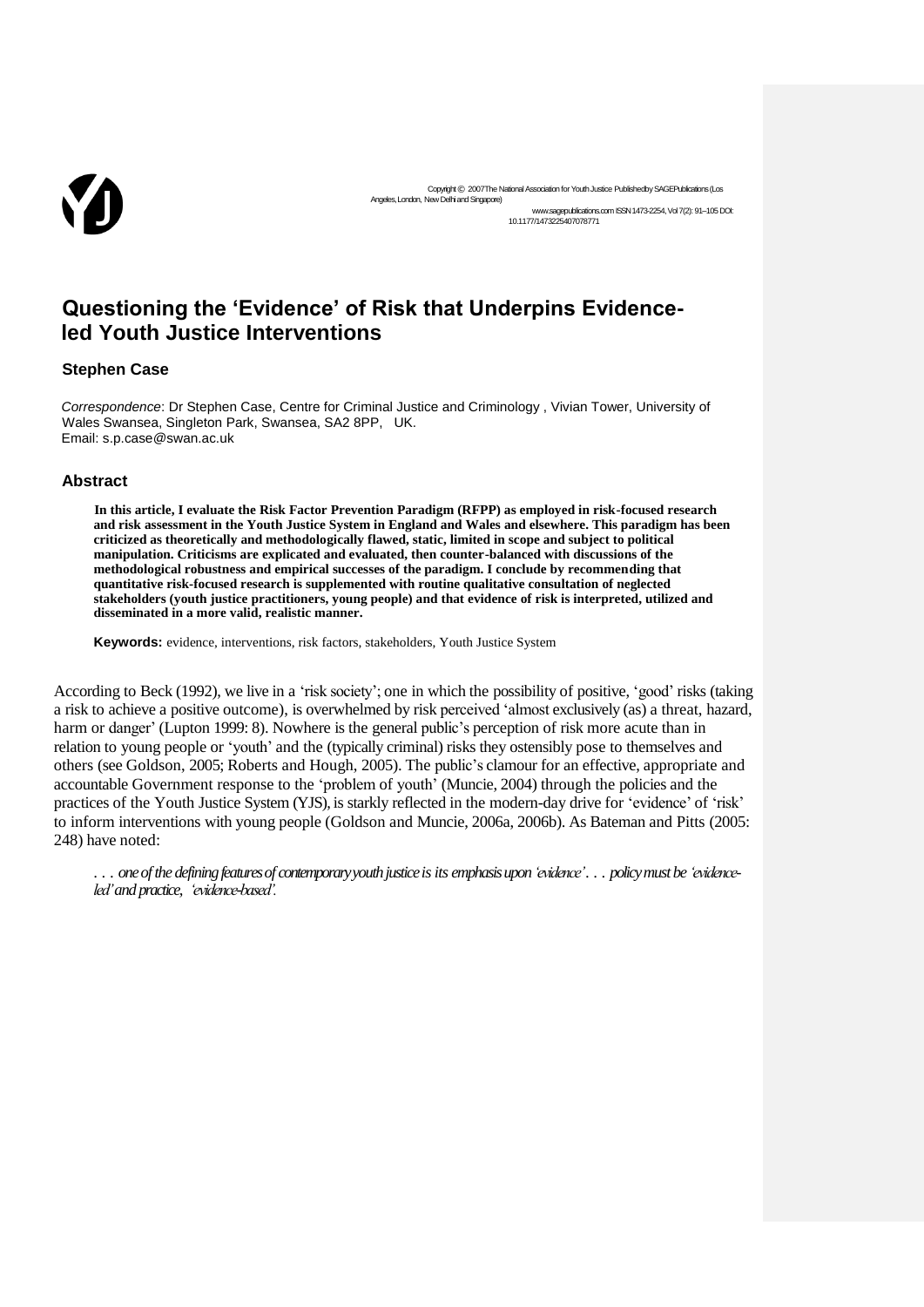However, just how comprehensive, valid, reliable and appropriate is the 'evidence' of risk that underpins 'evidence-based' interventions in the YJS? In this article, I aim to evaluate the expanding critique of quantitative risk-focused research (RFR) conducted using the risk factor prevention paradigm (RFPP), and the 'what works' youth justice interventions informed by it. This critique claims that this form of RFR is theoretically and methodologically flawed, static rather than dynamic, limited in scope and frequently manipulated for short-term political advantage (Hughes et al., 2002; Bateman and Pitts, 2005). Criticisms of RFR will be explicated and evaluated, then counterbalanced with a discussion of the methodological robustness and empirical success of RFR, in addition to highlighting the pragmatic potential of a re-orientated approach to risk-focused research, policy and practice. In the conclusion, I make recommendations for supplementing the traditionally quantitative risk-focused practice in the YJS ('risk assessment') with routine qualitative consultation processes with relatively neglected stakeholders such as youth justice practitioners and young people (Case, 2006). A more realistic and grounded interpretation of the validity and utility of available evidence is also advocated (Bhasker, 1997; D. Smith, 2006).

## **The Risk Factor Prevention Paradigm**

The Labour Government, through the Crime and Disorder Act 1998, introduced a managerialist and preventative ethos for the YJS to replace the previous preoccupation with welfare and justice concerns (Muncie et al., 2002). This 'third way' for youth justice prioritized the 'actuarial' assessment of statisticallyevidenced risk over rehabilitative ideals (Annison, 2005; R. Smith, 2006). The jewel in the actuarialist crown is the 'risk factor prevention paradigm', a pragmatic crime prevention model that uses risk assessment and survey to identify factors in the key domains of a young person's life (family, school, community, psycho-emotional) that statistically increase the likelihood of (official or self-reported) offending ('risk' factors) or decrease its likelihood ('protective' factors). Identified risk and protective factors are then used to inform 'evidence-led' interventions that aim to reduce risk and prevent offending. This risk-focused crime prevention offers an alternative to more traditional responses to youth offending (treatment, rehabilitation, opportunity reduction) by re-orientating youth justice and crime prevention towards a focus on evidence of risk and protection.

### *If you do what you've always done, you'll get what you've always got*

The RFPP in its current form is significantly underpinned by the findings of the longitudinal Cambridge Study of Delinquent Development (West and Farrington, 1973), which identified a group of psycho-social risk/ protective factors for offending by an all-male, predominantly white sample in England. This hardcore of risk/ protective factors has since been replicated, validated and added to by a multitude of international studies in the Western world, many (but not all) including females (see Farrington, 2007; see also Rutter et al.'s 1998 review of international RFR evidence). These risk/ protective factors are the bedrock of risk assessment and early intervention in the YJS,<sup>1</sup> as well as much government-sponsored RFR (Armstrong et al., 2005; YJB, 2005). However, despite an ostensibly dynamic empirical base, the RFPP can be criticized for failing to develop to its full potential since the Cambridge Study. For example, allegedly little attempt has been made to broaden the traditional focus upon biological, individual, family, peer, school, neighbourhood and situational factors (see Farrington, 2007) with deeper consideration of macro, structural and political factors (see Pitts, 2003; Armstrong, 2004; Goldson, 2005). As Annison (2005: 119) cautions:

### While risk assessment tools have provided a structured approach to risk assessment of young people who offend, the wider *social, cultural and political context also needs to be considered.*

I am not suggesting that this hardcore of replicated factors do not influence youth offending, as this would deny the utility of exploring key factors and using the results as evidence to inform interventions. Nor am I claiming that the RFPP should not seek to replicate and generalize from its findings, as to do so would misunderstand a central tenet and benefit of the positivist approach. However, I would argue that risk assessment and RFR have become self-fulfilling and reductionist exercises, measuring offending against an expert-prescribed menu of risk/ protective factors derived from research with a narrow, psycho-social focus. Is it any wonder, therefore, that the RFPP continues to replicate itself at an exponential rate? Is it also any wonder that politicians, policy makers and practitioners, perpetually squeezed for time, money and resources, yet pressed for results, are swift to trumpet risk assessment and its quantifiable, restricted and manageable outputs; particularly as these outputs will not highlight any potential political factors associated with youth

**Comment [D1]:** This is a very long sentence that is essentially a paraphrased quote! All I'm saying here is that the paradigm (model, method) is a practical way of identifying the influences on crime.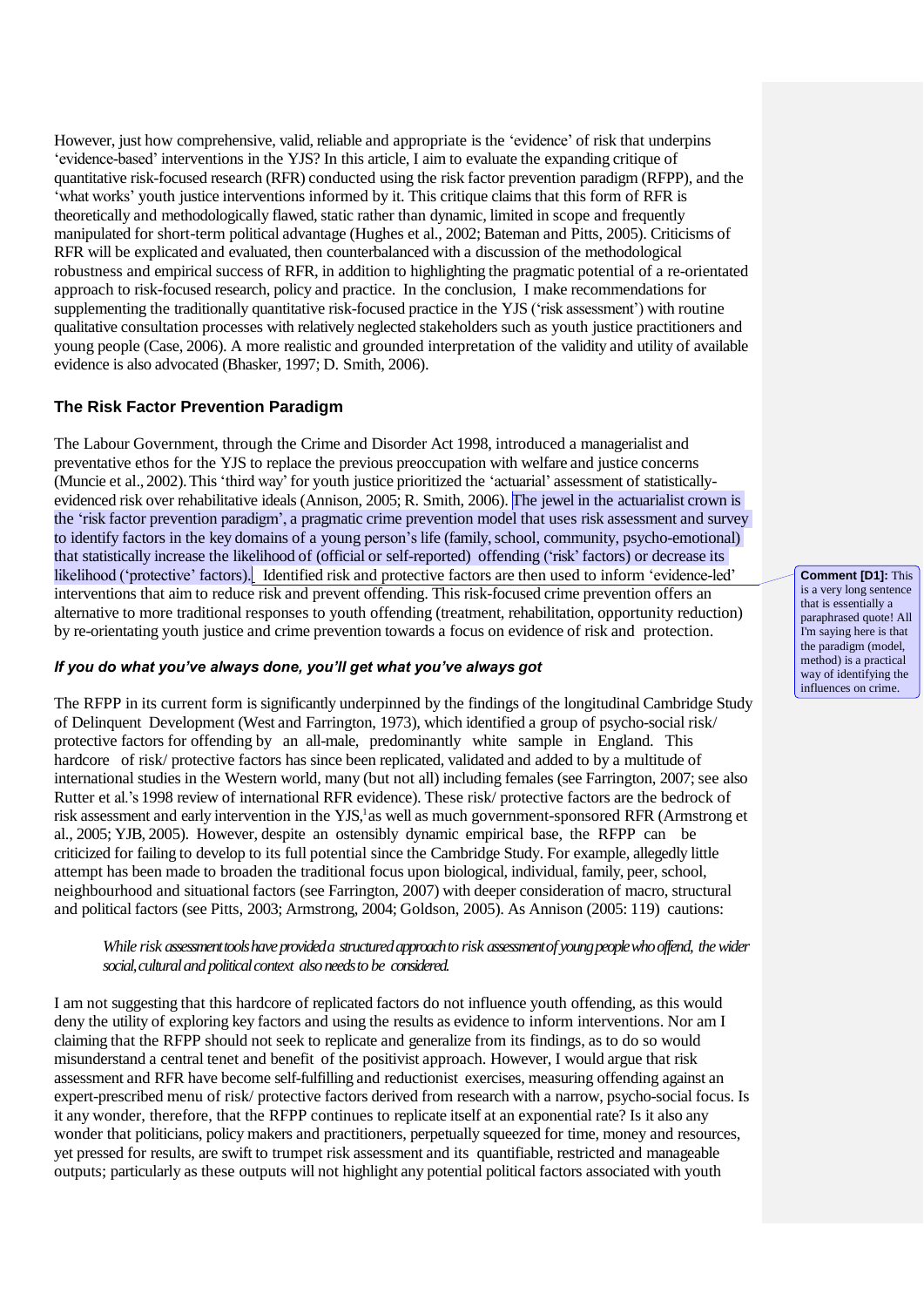offending? Could it be that the practical and political appeal of the RFPP lies as much in its predictability as in its predictive ability? Non-governmental RFR in academia *has* drawn attention to the influence of political and structural factors upon youth offending, including previous involvement in the YJS, police practice, unemployment and poverty (Webster et al., 2006). For example, the Edinburgh 'Youth Transitions' study uses its findings to argue for non-interventionist policy on these grounds (Smith and McAra, 2004). Nevertheless, despite broadening its

scope, the RFPP is still profoundly individualistic, with:

*. . . a thicket of single factor associations at the individual level obscuring the view of the larger landscape of environmental and structural forces.* (Homel, 2005a: 86)

### *Universal risk and protective factors: The Holy Grail*

Some political and academic advocates of the RFPP demonstrate the need to identify 'a unified explanatory edifice' (D. Smith, 2006). This relentless quest for risk/ protective factors as 'universal truths' (Macintyre, 1985; cited in D. Smith, 2006) is fuelled by aggregation rather than individualization of risk profiles, overgeneralization of the heterogeneous categories of 'youth' and 'offending', and a desire to identify globallyapplicable risk/ protective factors through cross-national studies (Farrington, 2002). Consequently, exponents of the RFPP have been accused of identifying risk/ protective factors that have insufficient sensitivity to individual, social and temporal differences relating to age, gender, ethnicity, socio-economic status, local area, country, type of offending (self-reported, officially-recorded, violent, property, serious), and cultural, political or historical context (see, for example, Robinson, 2003; Webster et al., 2006). For example, risk/ protective factors identified as associated with active (recent) self-reported offending amongst a 'nationally-representative' sample of 10–16 year-old secondary schoolchildren as part of the evaluation of the Government's 'On Track' programme for 'at risk' young people (Armstrong et al., 2005) may *not* be associated with the *officially-recorded*  offending of that group, with self-reported or official offending of *sub-groups* within the sample (females, Asians, 12 year-olds, young people from Cardiff), with offending of any kind *outside of the time period measured*  (the last 12 months) or with offending by young people *not in school*.

The pervasive aggregation of risk data may mean that some individuals get 'lost in the statistical shuffle' (Bateman and Pitts, 2005) and are denied appropriate intervention because a factor that may have influenced their behaviour was not identified as a risk/ protective factor for the majority of the demographic group to which they belong. A young person may slip through the net as a 'false negative' (not considered to be at risk when they actually are) due to aggregation. In contrast, 'false positive' individuals may have invasive interventions thrust upon them due solely to their membership of a 'high risk' group rather than due to their individual risk profile or actual behaviour (see Kemshall, 2003; Goldson, 2005). Homel (2005b: 2) sees as problematic the 'questionable jump from the identification of risk factors in longitudinal and population surveys to the identification and control of ''risky individuals''', which he describes as 'a key element of the Youth Justice Board's approach'. He questions whether targeted intervention (as promoted by ASSET) is appropriate for addressing aggregate problem behaviours (Homel, 2005b). This argument is reinforced by Farrington (2007), who highlights the contradiction between the preference in RFR for identifying risk/ protective factors based on difference between individuals (aggregate differences between groups), yet targeting interventions on the basis of within-individual change.

However, Homel (2005b) stresses the utility of RFR in indicating the precise characteristics of children, families, communities and institutions that are most likely to underpin youth offending. RFR, especially nationally- and locally-representative surveys, is capable of generating reliable profiles of large youth populations, including sub-groups (different age groups, genders and ethnicities) that can inform sensitive and context-specific policy and practice (see Case and Haines, 2004; Annison, 2005). This can be achieved through the systematic collection of data that is less prone to sorts of reporting, recording and interpretation biases that blight official data systems (see also Tarling, 1993). RFR can offer a reliable and versatile 'indicator of the problem areas requiring intervention' (Baker et al., 2004: 98). Therefore, the RFPP is not necessarily the static, inflexible paradigm that some accuse it of being. Contemporary RFR is, for example, focusing exponentially on identifying and exploring individual differences in risk profiles between young people committing different types of crime (Armstrong et al., 2005), different genders (Smith and McAra, 2004) and different age groups

**Comment [D2]:** This basically means an agreed way of explaining youth offending.

**Comment [D3]:** This is a follow-up point that merges together several arguments and complex concepts. The essential point is that risk factors have been identified for groups (aggregation) not for specific young people (individualization), the key concepts of youth and offending have been defined inconsistently and differently across studies (in a 'heterogeneous' way), and risk factors rarely explain offending by everyone everywhere (globally-applicable).

This sentence illustrates a common academic method saying a lot very quickly. The trick to demystifying this approach is to identify and translate the key terms – those that I've just listed in brackets above – just as you would in the introduction to an essay.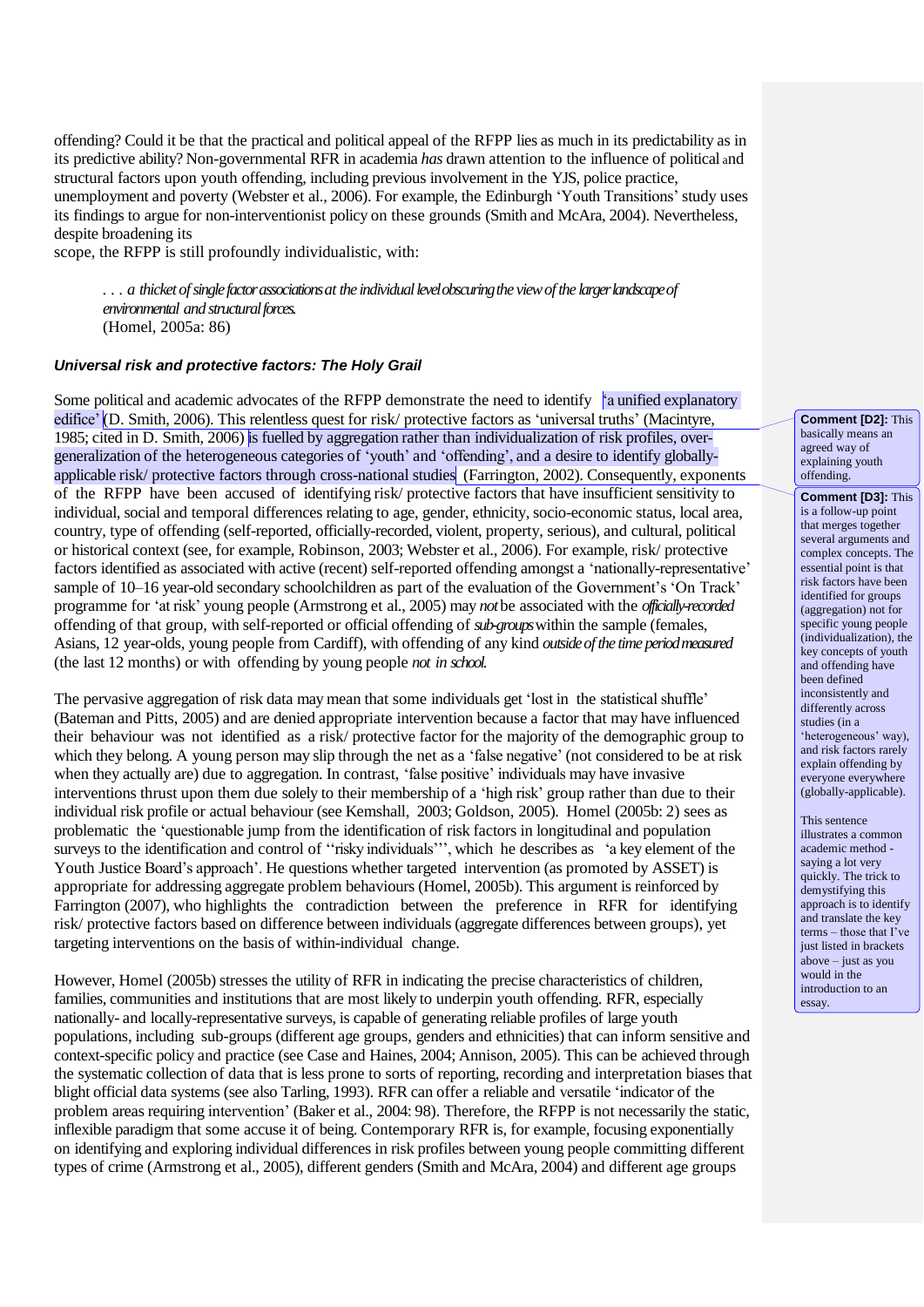(Case and Haines, 2004; Farrington, 2007), although comparisons between the risk compositions of different ethnic groups and samples from different localities remains scarce in academic research. Studies of individual differences in risk in the UK alone have themselves evolved from previously static and unambitious descriptions of statistical correlations between psycho-social risk/ protective factors and offending into detailed explorations of community-based risk/ protective factors (see, for example, the SCOPIC studies; www.scopic.ac.uk), transition points and 'critical moments' in young people's lives (Smith and McVie, 2003; Webster et al., 2006) and young people's pathways into and out of crime (see France and Homel, 2007).

### *ASSET as an asset*

The use of the assessment instrument, ASSET, in the YJS has been applauded for providing detailed, structured, and reliable information to guide intervention and justify professional decision-making; facilitating a breadth and depth of analysis not previously possible using clinical assessment (Baker et al., 2004; Baker, 2005). Whilst acknowledged as imperfect even by its supporters, risk assessment in the YJS has also been commended as capable of improvement and progressive refinement (Baker, 2005). From a practical and moral standpoint, given the 69 per cent accuracy of ASSET in predicting reconviction, including the reconviction of specific sub-groups of offenders such as females, ethnic minorities and younger age groups, it could be argued that such an effective risk management and control system can be forgiven for the 'small' proportion (less than one-third) of prediction failures (false positives and negatives) it produces (R. Smith, 2006). Indeed, Whyte (2004: 11) lauds ASSET as an 'actuarially impressive' tool for 'making professional decision making more transparent' and 'a welcome progression from invisible, idiosyncratic practitioner judgement which is often difficult to challenge'. However, actuarial risk assessment tools are less capable of predicting re-offending and offence seriousness (Robinson, 2003); both of which may be more useful and valid targets if the RFPP is to fully inform policy and practice in the YJS. In addition, claims for ASSET's effectiveness would be strengthened if its predictive score could be set against data concerning the predictive accuracy of clinical assessment, which utilizes the diagnostic skills of individual practitioners to 'explain behaviour, assess motivation to change, and match intervention programmes (to risk factors)' (Kemshall and Pritchard, 1996: 9). However, there is a paucity of data relating to the accuracy of clinical risk assessment. As such, a major advantage of actuarial risk assessment is that it is grounded in empirical data, so its predictive utility can be subject to ongoing reflection and evaluation (Annison, 2005).

### *When is a risk factor not a risk factor?*

It has been widely acknowledged by both proponents and critics of the RFPP that it remains extremely difficult (if not impossible) to operationalize what a risk factor actually is (Hill et al., 2004). For instance, risk/ protective factors can be vague terms (disaffection from school) that can apply to *all* young people at some point (R. Smith, 2006), depending on how they are defined by the researcher / practitioner. In this way, they serve as the much sought-after catchall concept, yet consequently lack in discriminatory power or temporal fixedness.

It is also difficult to scientifically (statistically) evidence the precise relationship between specific risk/ protective factors and problem behaviours such as offending (Prior and Paris, 2005). Advocates assert that a risk/ protective factor predicts an increased / decreased probability of later offending, including the onset, frequency, seriousness and duration of, and desistance from, offending (see, for example Farrington, 2002). However, the concept of a 'risk factor' is not employed consistently across criminological research. Risk/ protective factors can assume an *extreme* category of an explanatory variable (for example, poor parental supervision), a *dichotomous* variable (for example, poor parental supervision compared/ contrasted with average or good parental supervision) or a *continuous* explanatory variable (for example, scale of parental supervision). Consequently, more consistent terminology is needed to enable more effective linkage between operational definitions and underlying theoretical constructs (Farrington, 2002). Increasingly sophisticated multivariate statistical techniques (multi-level modelling, multiple regression) and multiple cohort longitudinal research designs are being employed to provide 'evidence' of the nature of risk/ protective factors and their relationship with offending, exploring the degree to which it is causal, predictive, correlational, symptomatic or merely coincidental (see also Thornberry and Krohn, 2003). Kraemer et al. (2001) draw a useful distinction between a 'risk factor' (a correlate preceding an outcome) and a 'causal risk factor' (a risk factor that, when

#### **Comment [D4]:** He re is another academic technique -

using quotes to make arguments.

We assume prior knowledge from other academics but we shouldn't, so it is always important to explain what quotes mean. Here, I'm saying that Asset demonstrates a good level of predictive accuracy (it is 'actuarially impressive') that makes practitioner judgments clear and visible to outsiders (' transparent') and lowers the risk of judgments being distorted by subjective and personal bias ('invisible, idiosyncratic partition and judgment').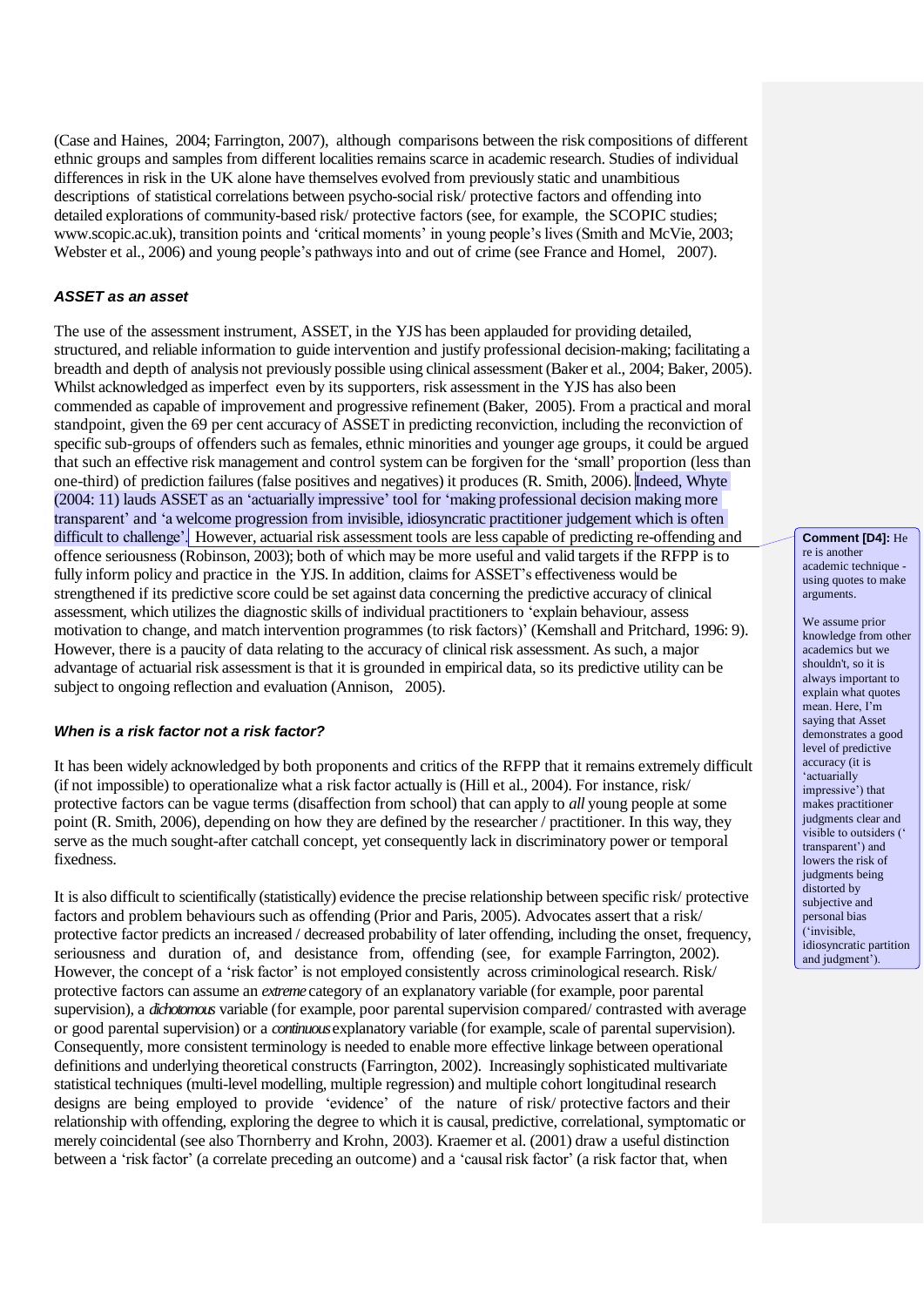changed, is shown to change the outcome). However, the notion of a causal risk factor, popular in longitudinal research, seems to gloss over the inability of social research with human beings to fully control for extraneous variables and thus identify unequivocal causes for behaviour. The world's leading authority on the RFPP, David Farrington, acknowledges the difficulties in discerning whether a risk factor is indicative or causal (or neither), but I believe that he overstates the case for causality when claiming that RFR is (fully) able to control for extraneous variables and when talking up the ability of within-individual research to demonstrate risk factors as causes (Farrington, 2007). Farrington's assertions also appear to contradict his previous claim that 'the paradigm avoids difficult theoretical questions about which risk factors have causal effects' (Farrington, 2000: 7).

Factors identified in cross-sectional research cannot be accurately described as 'causal' because they are measured at the same point in time as the measure of offending is taken – thus it cannot be argued that A (predictor) leads to B (target variable – offending) (see also Kraemer et al., 2001). Accordingly, recent Government-sponsored reviews using cross-sectional designs have stopped short of asserting risk/ protective factors as causal, preferring to define factors as contributory to negative / positive outcomes (Armstrong et al., 2005; YJB, 2005). Even factors identified in prospective longitudinal RFR should not be claimed as unequivocally causal because this ignores the potential influence of a host of additional, extraneous factors on offending. In this form of RFR, it is arguably valid to describe a risk/ protective factor as 'predictive', in that it can be statistically-demonstrated to increase the likelihood of future (self-reported or officiallyrecorded) offending. However, the results of prospective prediction studies have typically been poor (Farrington, 2007) and too much remains unknown about the nature of the risk/ protective factoroffending relationship and the potential inter-relationships between different risk/ protective factors to permit over-confidence in the predictive utility of a particular factor in isolation. Conclusive evidence and precise, widely agreed technical terminology remains elusive; it is therefore more realistic to conceive of risk/ protective factors as correlates with offending, even in longitudinal RFR.

### *Risk factors for risk factors*

*Obviously, nothing can be a cause if it is in turn caused by something else.* (Wilson, 1974: 49)

Although the cumulative, interactive and sequential effects of different risk factors upon one another are attracting increasing research interest (Farrington, 2007), as are the potentially mediating /moderating effects of protective factors upon risk factors (Lynam et al., 2000), there has been little exploration of the aetiology of risk factors themselves. For instance, there could be a multi-stage process operating whereby certain factors function as risk factors for other factors (risk factors for risk factors), which themselves influence offending in some way. This would appear likely in the light of RFR highlighting a 'common aetiology' for problem outcomes, with many negative behaviours being highly correlated with each other and sharing the same risk/ protective factors (Catalano et al., 2002). Problem behaviours could also serve as risk factors for one another (the apparently reciprocal relationship between substance use and offending, truancy as a risk factor for offending, as examples). The notion of a common aetiology seems to over-simplify the complex interactions and psycho-social and structural mechanisms at work here, as well as further overstating the ability of much RFR and practice to distinguish the aetiology of offending (the causal influence of risk factors). However, it may be possible that advocates of the RFPP are under-selling the value of its methods. The adherence to positivist methodology within the RFPP dictates that factors not statistically linked to offending are dismissed (they drop out of regression analyses) as non-risk/ protective factors. However, relationships may exist between factors and offending that are statistically invisible because: the factor is not activated; it is activated but imperceptible to analyses; or it has been counter-acted by other mechanisms (see Bhaskar, 1997).

It is of concern that the unequivocal, partially-informed, over-generalized and possibly erroneous application of risk/ protective factors as the 'evidence' that underpins 'what works' interventions persists in the YJS and has been extrapolated to tackle other problem behaviours, such as social exclusion and educational failure (Prior and Paris, 2005). If the nature and dynamics of risk/ protective factors are inadequately understood in practice, policy or academia, then surely it must be premature and problematic to use the RFPP as a solid foundation for testing the very interventions that eventually coalesce as 'evidence-based' policy and practice? What this mess of multicollinearity<sup>2</sup> and blurring of aetiologies does indicate clearly is that the RFPP does not

# **Comment [D5]:** Th

ere's a lot going on in this sentence. I do tend to over punctuate in order to say a lot very quickly. This sentence hinges on the phrase 'common aetiology'. I'm arguing that certain critics are very keen to identify, and, universal causes of crime and that in their enthusiasm to generalize and be definitive, they overlook how complex and difficult it is to pinpoint what actually causes crime. Consequently, they tend to settle for oversimplified explanations. That argument is pretty much the central thread of this article if you read through.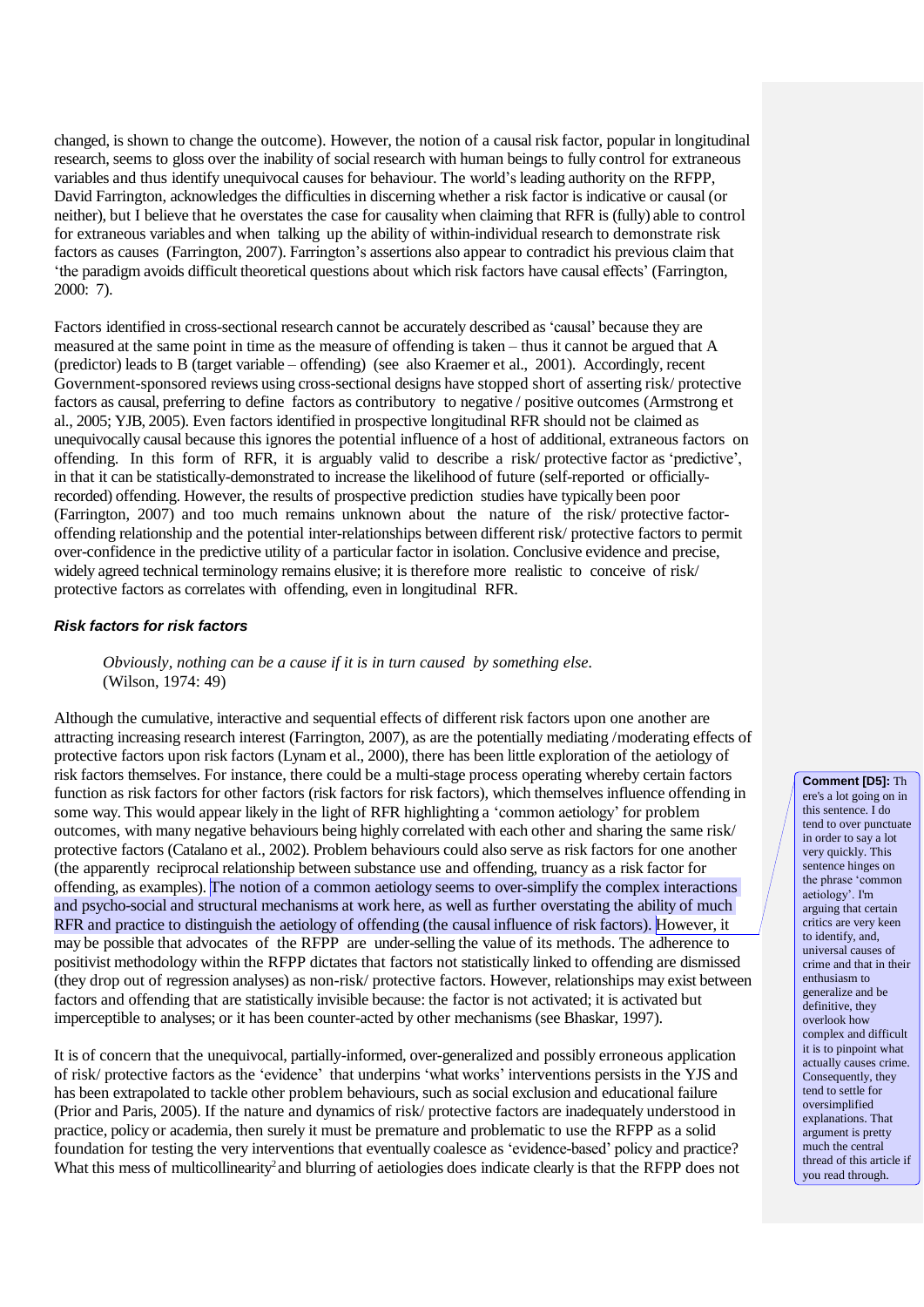allow a complete understanding of *how* and *why* risk/ protective factors work and don't work.

### *They never ask how, they only ask who*

*. . . correlations between risk factors and offending tell us little about why young people behave as they do.* (Armstrong, 2006)

Risk assessment and government-sponsored RFR have traditionally privileged quantitative methods (typically questionnaires) and cross-sectional studies to provide 'scientific', statistical evidence of *what* is linked to offending at a specific point in time (Flood-Page et al., 2000; Armstrong et al., 2005; YJB, 2005). This limits politicians, policy makers and practitioners to extrapolating or hypothesizing the reasons for associations between certain factors and offending, rather than being informed by qualitative investigation of how risk/ protective factors work to increase the likelihood of offending, how they can be manipulated and improved, and why behavioural change may occur as a result. Akin to the grade on a student's essay or the football scores in a Sunday newspaper, the headlines from RFR can appear self-explanatory and stand-alone, telling the full story with no further investigation required. According to Bateman and Pitts (2005: 253), the RFPP 'relies on an account of the origins of offending based on a combination of correlation and speculations'. The blind faith of politicians and academics in this burgeoning body of technical evidence is fraught with danger. If the available evidence cannot tell us *how* risk/ protective factors work, *how* these factors may precipitate youth offending or *how* programmes underpinned by them can reduce offending, subsequent research conclusions and 'evidence-based' policies and practices are built on sand. An irony emerges that the ostensible empirical robustness of much government-sponsored RFR critically narrows its focus and limits its methodological and practical utility. Of course, staunchly quantitative risk-focused researchers may argue that the positivist RFPP is not in the business of exploring *hows* and *whys*, only *what* factors link to offending. I would also argue that this 'black box' approach only tells us 'what works' (to coin a popular phrase), but in so doing it lacks a theory of change (Tilley, 2001). To paraphrase Pawson and Tilley's (1998) argument for the realistic evaluation of interventions, the RFPP as it stands does not inform the YJS: 'what kinds of risk factors have what kind of impact upon what kinds of people under what kinds of circumstances and why?'. Continuing to test the RFPP and replicate its findings with different groups of young people (discussed earlier) is necessary, but not sufficient to produce a sensitive, reflective and accountable system of risk assessment and RFR in the YJS. What is needed is the depth and richness of data provided by qualitative research and engagement with user groups, particularly youth justice practitioners and young people. Accordingly, recent RFR commissioned by the Youth Justice Board (YJB, 2005 – commissioned from Communities that Care) and the Home Office (Budd et al., 2005) has introduced qualitative interviews and longitudinal elements into the design, albeit in a limited fashion (interviews with only 10 per cent of the total sample – YJB, 2005; surveying only known offenders – Budd et al., 2005).

The identification and interpretation of the risk/ protective factors that underpin the RFPP has always been an inherently subjective process (see, for example, Pitts, 2003;

D. Smith, 2006). As discussed, risk assessment and RFR in the YJS has tended to privilege the quantitative identification of sets of prescribed risk/ protective factors (Pitts, 2003), which neglects a deeper, qualitative investigation of the opinions, meanings and motivations of key stakeholders in the process, such as youth justice practitioners and (particularly) young people. Not only could more frequent qualitative research with user groups (interviews, focus groups, case studies) test the scope and flexibility of the RFPP by validating, adding to and amending the established body of risk/ protective factors commonly drawn upon, but it may also illuminate how and why risk/ protective factors work, don't work and otherwise influence the behaviour of different groups of young people in different localities.

A growing body of RFR, both cross-sectional and longitudinal, employs mixed methods in the form of risk surveys and interviews with young people and key stakeholders to further illustrate and explore the origins and operations of identified risk/ protective factors (Smith and McAra, 2004; Budd et al., 2005; YJB, 2005). If the government pays heed to the qualitative findings from these studies, they could be used to actively inform and develop risk-focused work in the YJS, rather than employed merely to illustrate and validate the established quantitative risk factors that continue to drive the RFPP. However, if the RFPP were to be transformed in the ways suggested here it would arguably cease to operate as a positivist paradigm and instead become an appreciative criminology (cf. the work of David Matza in the 1960s), which would destroy its political and managerialist foundations. This indicates that the continuing centrality of the RFPP as currently conceived in the YJS may owe as much to the facilitative role it plays in this nexus as to its explanatory power. What is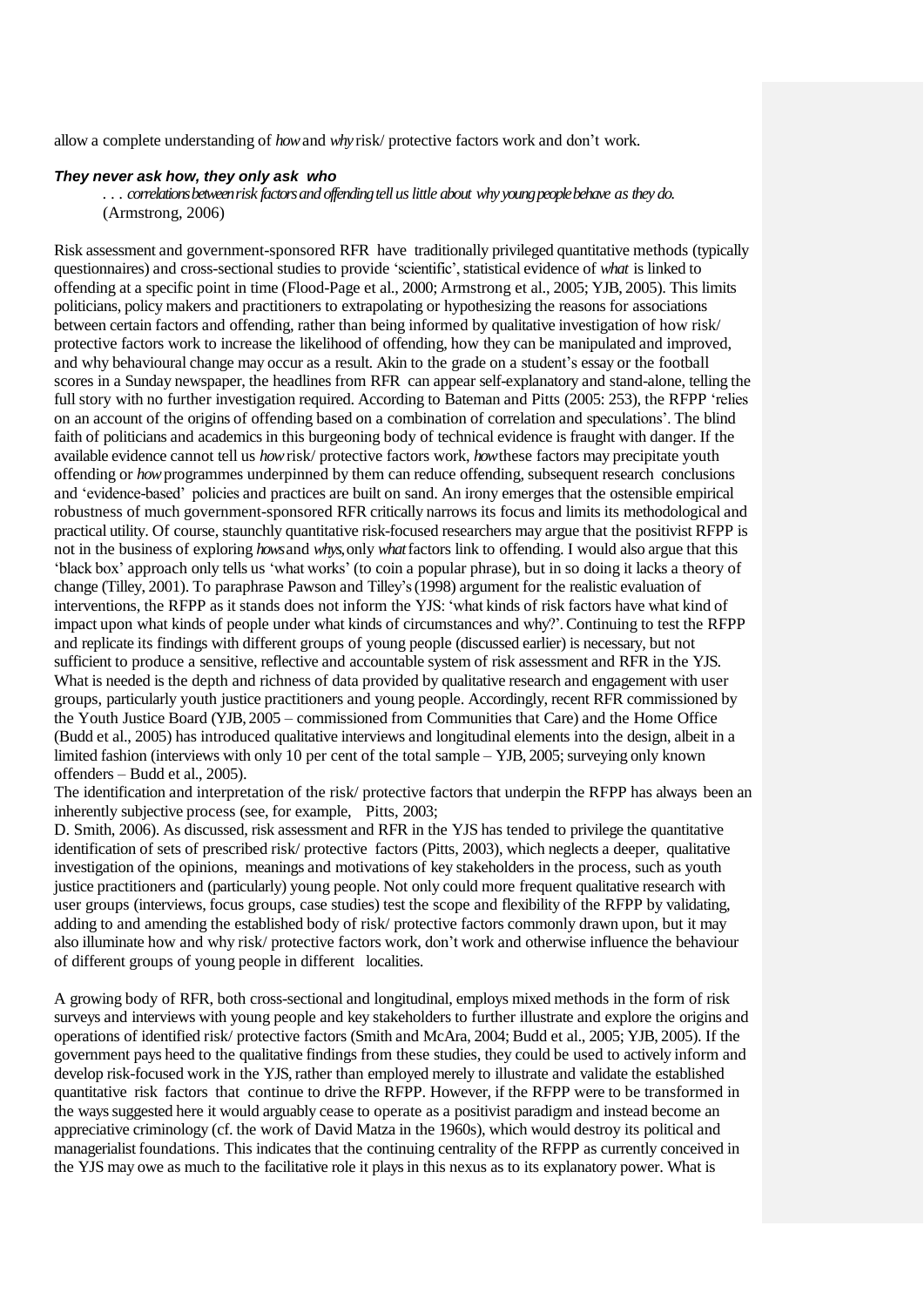suggested in this paper is that qualitative RFR would provide policy makers and practitioners with a deeper understanding of the breadth and scope of risk/ protective factors that influence different forms of offending amongst different demographic groups. These factors, which may sit outside the narrow focus of risk assessment, could then be integrated within ASSET and ONSET. Risk assessment in the YJS already has the ability to quantify 'soft' data, such as young people's emotions, attitudes and motivations. Augmenting risk assessment with a greater depth of qualitative information would provide comprehensive and manageable data sets to serve as authoritative bases for decision-making by youth justice policy makers and practitioners (see R. Smith, 2006), without throwing the (quantitative) baby out with the bathwater (Case, 2006) or transforming the RFPP into a fully-fledged appreciative criminology.

### *Towards a user-friendly and grounded RFPP – engaging users on the ground*

In this article, I have argued that risk assessment and RFR in the YJS is underpinned by the RFPP, which has been developed predominantly in academia. Although youth justice practitioners have been asked for feedback relating to the practicalities of administering ASSET (Baker et al., 2004; Baker, 2005), they have yet to be consulted regarding the relevance and comprehensiveness of the risk/ protective factors addressed by ASSET or their support for RFR in general, despite the former Chairman of the Youth Justice Board protesting that 'practitioners need a lot of discretion to design local horses for local courses' (Morgan, 2006). Instead, youth justice practitioners are obliged to routinely implement the structured, prescribed ASSET instrument and use the aggregated scores for each 'domain' as evidence to inform interventions. Protestations that ASSET 'requires considerable professional skill and expertise', and creative and dynamic decision-making (Baker et al., 2004: 81) have been countered by claims that the 'technicization' and 'routinization' of youth justice practice deprofessionalizes and neuters practitioners, robbing them of their ability to use discretion and experience when assessing risk and targeting interventions (see Hughes et al., 2002; Robinson, 2003). Pitts (2003) labels this process 'korrectional karaoke'. The hegemony of the RFPP within the YJS is maintained by advocacy from politicians and policy makers (see also Armstrong, 2004), encouraged by the ability of risk assessment and RFR to generate 'evidence' to inform youth justice interventions. What is often overlooked is that political advocacy could be grounded in political expediency (e.g. risk assessment's provision of immediate, quantifiable data, its commonsense appeal to voters) and that practitioners may be unsupportive of risk assessment. Indeed, the qualitative element of the evaluation of ASSET (semi-structured interviews with practitioners) highlighted a degree of practitioner scepticism and resistance to actuarial instruments, which manifested itself in lack of engagement with the process (Baker et al., 2004; Annison, 2005). Such disengagement, reflected in low completion levels of certain ASSET sections (e.g. the practitioner-completed 'criminal history' section, lack of encouragement for young people to complete the 'What do you think?' section) could potentially undermine the reliability of assessments (Annison, 2005). However, practitioners were also encouraged by ASSET's potential to promote consistency, transparency in decision-making and improved resource allocation through increased diagnostic accuracy (Baker et al., 2004). Certain academics have recommended a re-orientated, holistic approach to risk-focused, evidence-led practice that fuses clinical, actuarial and academic priorities through a dialogue between professionals, practitioners, researchers and theorists (see Bateman and Pitts, 2005). Over ten years ago, Kemshall and Pritchard (1996) suggested that practitioners should review findings from risk assessment (actuarialism) in the light of their own skills and experience (professional discretion), yet there is little evidence that this has taken place:

*. . . the 'clients' of the system, the populations prevention works 'on' as well as 'with', may have different and competing views about what they need . . .* (Hastings, 2006: 1)

Similar to the neglect of practitioner perspective, there is a paucity of qualitative research addressing the relevance and comprehensiveness of risk/ protective factors from the young person's perspective (Case, 2006). Even within the innovative, 'holistic' system proposed by Kemshall and Pritchard (1996), there is no explicit discussion of the role of young people. Are young people to remain passive recipients of adult-prescribed interventions or is there scope to integrate their perceptions, experiences and interpretations of risk/ protective factors in their capacity as key stakeholders in the YJS? For example, the ASSET tool is completed by an adult Youth Offending Team practitioner and is largely predicated on the subjective, technicized judgement of risk rather than young people's own judgements, which are limited to the small and poorlycompleted 'What do you think?' section at the end of the instrument (see Annison, 2005). The completion and

#### **Comment [D6]:** Jar gon city here, but don't panic. Examine the long, complexsounding terms in detail. Break them up into smaller parts and you'll find them much easier to understand, especially if you consider the context in which they're written and how they fit with what is around them. The argument is that practitioners have been robbed of their professional expertise/discussion (they have been 'deprofessionalized') and turned into machines and robots by excessive practice guidance - so their practice has become very technical ('technicization') and routine/repetitive ('routinization').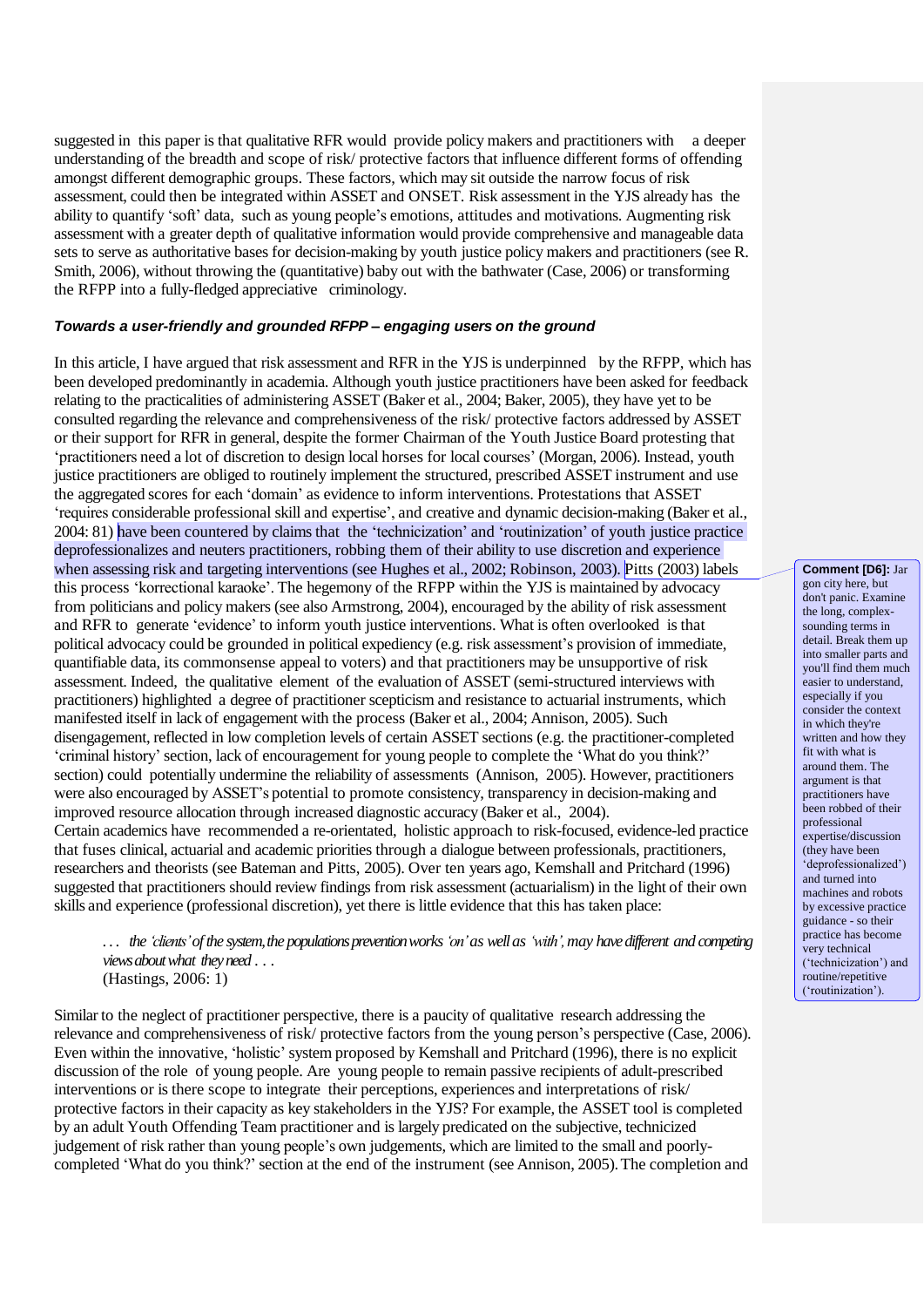interpretation of risk assessments and surveys could also be influenced by the young person's offending history, their perception of the YJS, the practitioner–young person dynamic (previous and current relationship), interviewer effects (age, gender and ethnicity differences between practitioner and young person), time constraints on practitioners, practitioners' use of leading questions, local policy priorities and the national political climate (see, for example, France and Crow, 2005). Further exploration of the potentially confounding effects of inter-personal and socio-political factors on the validity of ASSET / ONSET and risk survey responses is warranted.

There has been relatively little investigation of young people's interpretations of how and why risk/ protective factors inter-relate and influence their behaviour, particularly in Government-sponsored evaluations of their own interventions (ASSET – Baker et al., 2004; On Track – Armstrong et al., 2005), although the recent YJB study *Role of Risk and Protective Factors* moved this agenda forward by incorporating interviews with young people to explore risk/ protective factors identified using questionnaires (YJB, 2005). Indeed, at a recent youth justice conference, the former Chairman of the YJB implored:

*I believe that it's desperately important that we continue to devote as much of our limited (funding) resources as possible to measuring young people's experiences, perceptions, motivations*

(Morgan, 2006)

*...* 

It is, of course, entirely possible that young people's perceptions of risk/ protective factors will be compatible with the adult-espoused, YJB-prescribed menu of risks integral to contemporary risk assessment, thus validating the RFPP (ESRC, 1999). However, without asking more young people more often, we will never know. There is a pressing need for a more holistic approach to risk assessment with young people; one which tempers the broad-brush garnering of evidence from stereotypes and generalizations by adult 'experts' with the addition of an inclusive, consultative approach to and *with* young people in the YJS (Case, 2006).

## **Conclusion: Re-orientating and Revamping, not Rejecting**

The methodological, epistemological and rights-based criticisms of the RFPP, particularly in relation to its use in risk assessment in the YJS, could lead the more proselytizing politician or sceptical academic to call for its abolition. However, I suggest that tearing down the entire risk assessment system and starting from scratch would simultaneously overstate the validity and veracity of the anti-RFPP thesis and glaringly underestimate the efficacy of the RFPP and risk assessment in the YJS. For instance, those who seek to criticize or problematize the RFPP as a risk-obsessed deficit model that contributes to the labelling and stigmatizing of young people as 'at risk' and 'dangerous', tread dangerous ground if they na¨ively equate political rhetoric with the realities of how the RFPP is applied in practice (see D. Smith, 2006). Depending on the policy and practice context in which it is used, risk assessment can support positive means and ends such as rehabilitation and redistributive social policy. Increasing emphasis within the RFPP is being placed on the identification of 'protective factors' that mediate and moderate risk, whilst protecting against the onset, acceleration and exacerbation of youth offending. There is also a thriving 'positive youth development' movement, imported from the USA (see Catalano et al., 2002), that is extending the traditional RFPP by prioritizing protective factors that increase the likelihood of positive, pro-social behaviours. This inverts the risk-focus of the RFPP and moves it forward from a narrow, risk-focused, socially-exclusive model towards an holistic approach with the potential to inform socially-inclusive, empowering interventions that transcend the YJS. What I advocate here is a deeper, more open-minded exploration of the potential influence of risk/ protective factors upon different forms of youth offending by different groups of young people in local areas, as well as an investigation of the influence of risk/ protective factors upon each other. This would produce a broader, more holistic, yet simultaneously more sensitive RFPP. Accordingly, risk/ protective factors would be investigated and interpreted in a more specific, practical and realistic manner as:

• *correlates* of particular forms of offending (official, self-reported, violent, property) for specific sub-groups of the youth population;

• factors identified from an historically-static list of *adult-prescribed risks*, emanating from a predominantly quantitative literature, which could be re-evaluated, validated and built-upon through closer engagement with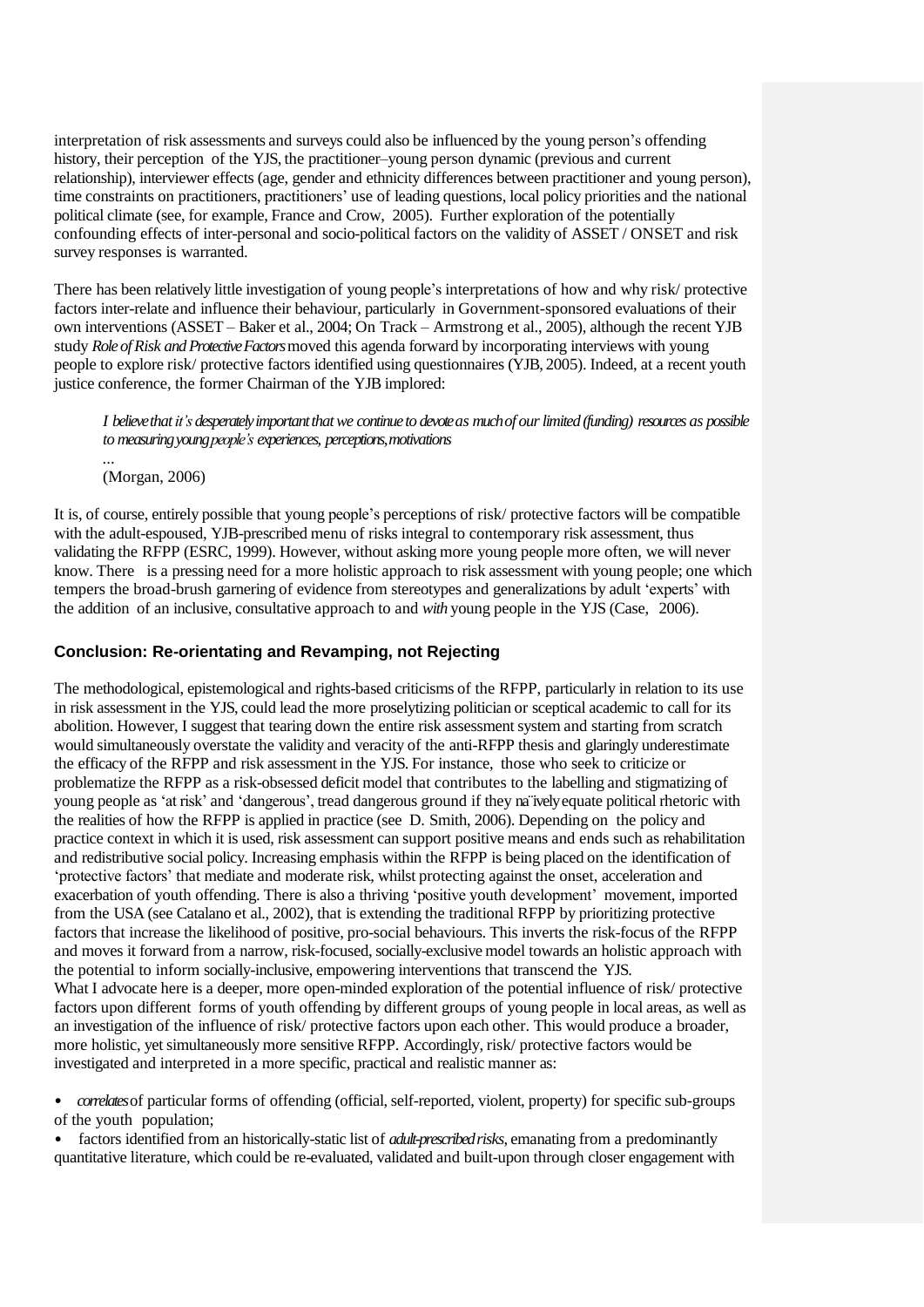youth justice practitioners and young people;

• factors whose reporting may be influenced by *subjectivity and individual differences* (age, gender, ethnicity, class; including individual differences between practitioner and young person), *inter-personal dynamics* (practitioner– young person relationship) and *socio-political influences* (local policy priorities);

• factors whose *precise relationship with offending* and *inter-relationships* with one another requires further exploration if we are to properly understand how and why they influence a young person's life.

The positivistic foundation of the RFPP would be augmented by encouraging researchers and key stakeholders to strive to improve the concepts they use ('risk', 'protection', 'causality', 'offending', 'young people') in order to better understand how factors affect each other and impact upon offending. A broader and more reflexive RFPP would account for the agency (free will, choice), identity, culture and context that influences young people's exposure to risk and how they negotiate it (see also Sharland, 2006). There is no necessity for an either / or choice between actuarial risk assessment on the one hand and the qualitative, appreciative investigation of young people's experiences, aspirations and needs on the other. There is potential for a symbiotic relationship that draws upon the strengths of both in a similar fashion to the growing body of RFR that employs complementary mixed methods. An holistic approach is advocated here in preference to the continued privileging of one approach over another, such as using qualitative methods simply to illustrate (rather than explore) quantitative risk factors. The symbiosis of quantitative risk assessment / survey and qualitative exploration of risk/ protective factors could produce a RFPP that is more sensitive to different demographic groups and local concerns, and is more responsive and flexible in the face of new forms of crime, emerging social problems, changing demographics in the population, rapidly fluctuating political agendas, altered organizational arrangements, and changing youth cultures. In this way, the re-orientated RFPP could explore the influence of 'historical and social context and . . . the importance of diversity and local knowledge rather than only searching for universal relationships' (Homel, 2005a: 86).

A re-orientated RFPP is recommended for use by the YJS in risk assessment processes; one which seeks to evaluate the validity, scope and application of the RFPP (ASSET/ONSET, the subjective judgements of youth justice practitioners or academics conducting interviews) through systematic, embedded consultation processes with youth justice practitioners and young people who come into contact with the YJS. The results of these consultations could be integrated within extant risk assessment, thus producing a more valid and realistic 'evidence-base' of risk/ protective factors to inform the reflexive use of the RFPP in the YJS and beyond.

### **Notes**

1 The ASSET structured assessment tool is 'designed to identify the risk factors associated with offending behaviour and to inform effective intervention programmes' (YJB, 2004: 27). Its sister tool, ONSET, is used at the pre-offending stage with 'at risk' 8–13 year-olds referred to Youth Inclusion and Support Panels.

2 The statistical phenomenon of two or more 'predictor variables' in a regression model being so closely correlated with one another that they may be, in effect, representing the same thing (see Field, 2005). For example, if truancy and disaffection for school were both identified as risk factors for offending, but were also highly correlated with each other, an argument could be made that truancy was, in fact, an integral component of the variable of disaffection for school. In such cases, it is superfluous and erroneous to explore the effects of each factor separately.

### **References**

Annison, J. (2005) 'Risk and Protection', in T. Bateman and J. Pitts, *The RHP Companion to Youth Justice*. Lyme Regis: Russell House.

Armstrong, D. (2004) 'A Risky Business? Research, Policy, Governmentality and Youth Offending', *Youth Justice*  4(2): 100–16.

Armstrong, D. (2006) 'Governing Young People's Pathways', paper presented at 'Pathways Into and Out of Crime: Taking Stock and Moving Forward' Conference, Leicester, April.

Armstrong, D., Hine, J., Hacking, S., Armaos, R., Jones, R., Klessinger, N. and France, A. (2005) *Children, Risk and Crime: The On Track Youth Lifestyles Surveys. HORS 278*. London: Home Office.

Baker, K. (2005) 'Assessment in Youth Justice: Professional Discretion and the Use of Asset', *Youth Justice* 5: 106–22.

Baker, K., Jones, S., Roberts, C. and Merrington, S. (2004) *ASSET: The Evaluation of the Validity and Reliability of the Youth Justice Board's Assessment for Young Offenders.* London: YJB.

Bateman, T. and Pitts, J. (2005) *The RHP Companion to Youth Justice*. Lyme Regis: Russell House. Beck, U. (1992) *Risk Society: Towardsa New Modernity*. London: Sage.

Bhaskar, R.A. (1997) *A Realist Theory of Science*. London: Verso.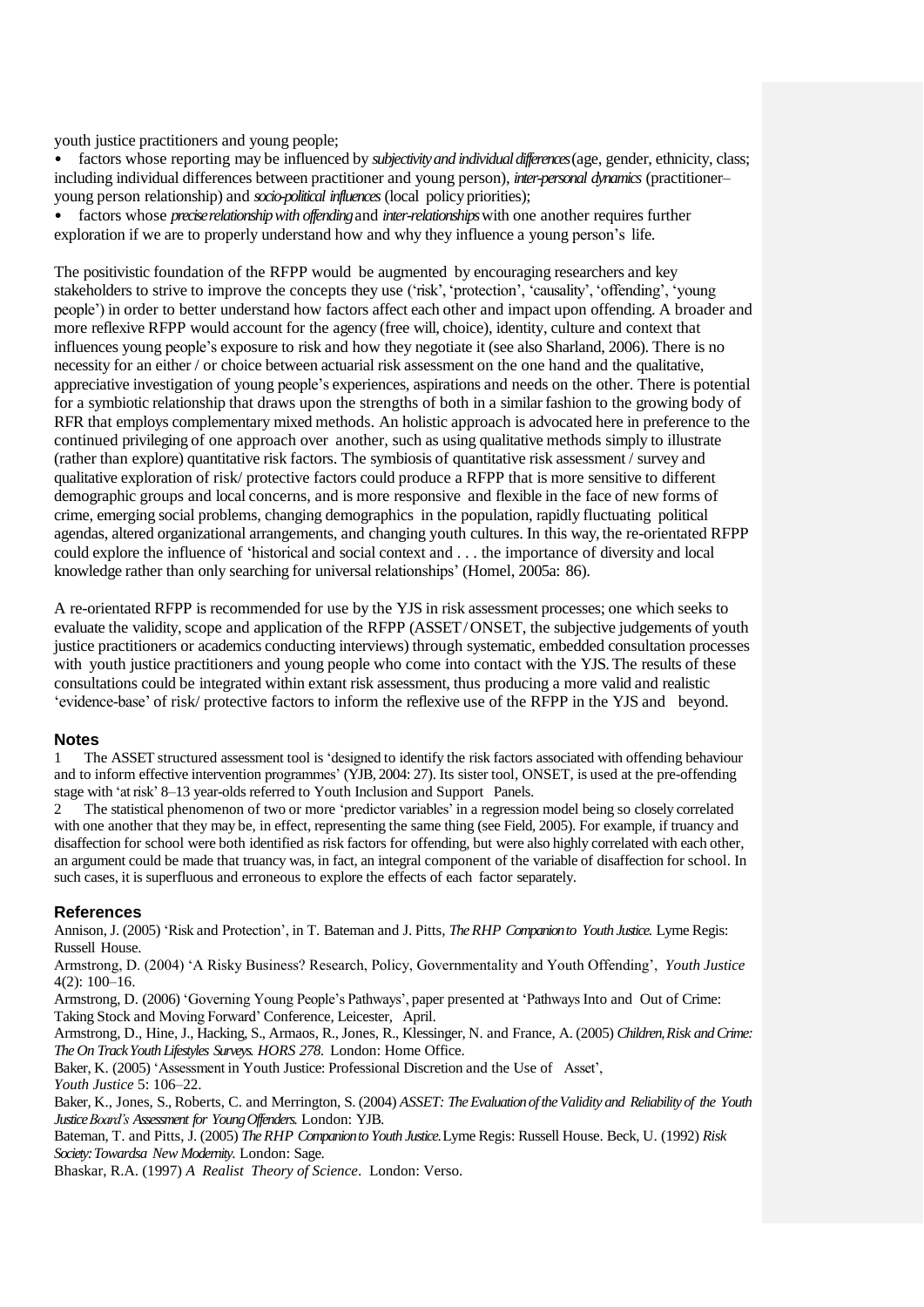Budd, T., Sharp, C. and Mayhew P. (2005) *Offending in England and Wales: First Results from the 2003 Crime and Justice Survey. HORS 275.* London: Home Office.

Case, S.P. (2006) 'Young People ''At Risk'' of What? Challenging Risk-focused Early Intervention as Crime Prevention', *Youth Justice* 6(3): 171–9.

Case, S.P. and Haines, K.R. (2004) 'Promoting Prevention: Evaluating a Multi-agency Initiative of Youth Consultation and Crime Prevention in Swansea', *Children and Society* 18(5): 355–70. Catalano, R.F., Berglund, L.M., Ryan, J.A.M.,

Lonczak, H.S. and Hawkins, D.J. (2002) 'Positive Youth Development in the United States: Research Findings on Evaluations of Positive Youth Development Programs', *Prevention and Treatment* 5: Article 15. Washington DC: American Psychological Association.

ESRC (1999) *Children 5–16*. London: ESRC.

Farrington, D.P. (2000) 'Explaining and Preventing Crime: The Globalization of Knowledge',

*Criminology* 38 (1): 1–24.

Farrington, D.P. (2002) 'Developmental Criminology and Risk-focused Prevention', in M. Maguire, R. Morgan and R. Reiner (eds) *The Oxford Handbook of Criminology* (3rd edn). Oxford: Oxford University Press.

Farrington, D.P. (2007) 'Childhood Risk Factors and Risk-Focussed Prevention', in M. Maguire,

R. Morgan and R. Reiner (eds) *The Oxford Handbook of Criminology*. Oxford: Oxford University Press.

Field, A. (2005) *Discovering Statistics: Using SPSS for Windows*. London: Sage.

Flood-Page, C., Campbell, S., Harrington, V., and Miller, J. (2000) *Youth Crime*: *Findings from the 1998/ 99 Youth Lifestyles Survey*. Home Office Research Study 209. London: Home Office.

France, A. and Crow, I. (2005) 'Using the ''Risk Factor Paradigm'' in Prevention: Lessons from the Evaluation of Communities that Care', *Children and Society* 19: 172–84.

France, A. and Homel, R. (2007) *Pathways and crime prevention*. Cullompton: Willan.

Goldson, B. (2005) 'Taking Liberties: Policy and the Punitive Turn', in H. Hendrick (ed.) (2005)

*Child Welfare and Social Policy*. Bristol: Policy Press.

Goldson, B. and Muncie, J. (2006a) 'Rethinking Youth Justice: Comparative Analysis, International Human Rights and Research Evidence', *Youth Justice* 6(2): 91–106.

Goldson, B. and Muncie, J. (eds) (2006b) *Youth Crime and Justice: Critical Issues*. London: Sage. Hastings, R. (2006) 'Evolution or Rupture? Juvenile Justice in Question', paper presented at the

Annual Conference of the International Association for Research in Juvenile Criminology, Paris, April.

Hill, R., Jones, S., Roberts, C. and Baker, K. (2004) *An Evaluation of the Early Application and Piloting of RYOGE NS*. Oxford: Oxford University Press.

Homel, R. (2005a) 'Developmental Crime Prevention', in N. Tilley (ed.) *Handbook of Crime Prevention and Community Safety*, pp. 71–106. Cullompton: Willan.

Homel, R. (2005b) 'The Puzzles and Paradoxes', *Safer Society* Winter: 2–4.

Hughes, G., McLaughlin, E. and Muncie, M. (2002) *Crime Prevention and Community Safety: New Directions*. London: Sage.

Kemshall, H. (2003) *Understanding Risk in Criminal Justice*. Maidenhead: Open University Press. Kemshall, H. and

Pritchard J. (1996) *Good Practice in Risk Assessment and Risk Management*.

London: Jessica Kingsley Publishers

Kraemer, H., Stice, E., Kazdin, A., Offord, D. and Kupfer, D. (2001) 'How do Risk Factors Work Together? Mediators, Moderators, and Independent, Overlapping, and Proxy Risk Factors', *American Journal of Psychiatry*  158: 848–56.

Lupton, D. (1999) *Risk*. New York: Routledge.

Lynam, D.R.,Caspi, A., Moffitt, T.E., Wikstrom, P.O., Loeber, R. and Novak,S.P. (2000).'The Interaction Between Impulsivity and Neighbourhood Context on Offending: The Effects of Impulsivity are Stronger in Poorer Neighbourhoods', *Journal of Abnormal Psychology* 109: 563–574.

Macintyre, A. (1985) *After Virtue: A Study in Moral Theory*. London: Duckworth.

Morgan, R. (2006) 'Contemporary Youth Justice Policy and Practice', paper presented to the 'Doing Youth Justice: Difficulties and Opportunities' Conference, London, April.

Muncie, J. (2004) *Youth and Crime*. London: Sage.

Muncie, J., Hughes, G. and McLaughlin, E. (2002) *Youth Justice: Critical Readings*. London: Sage.